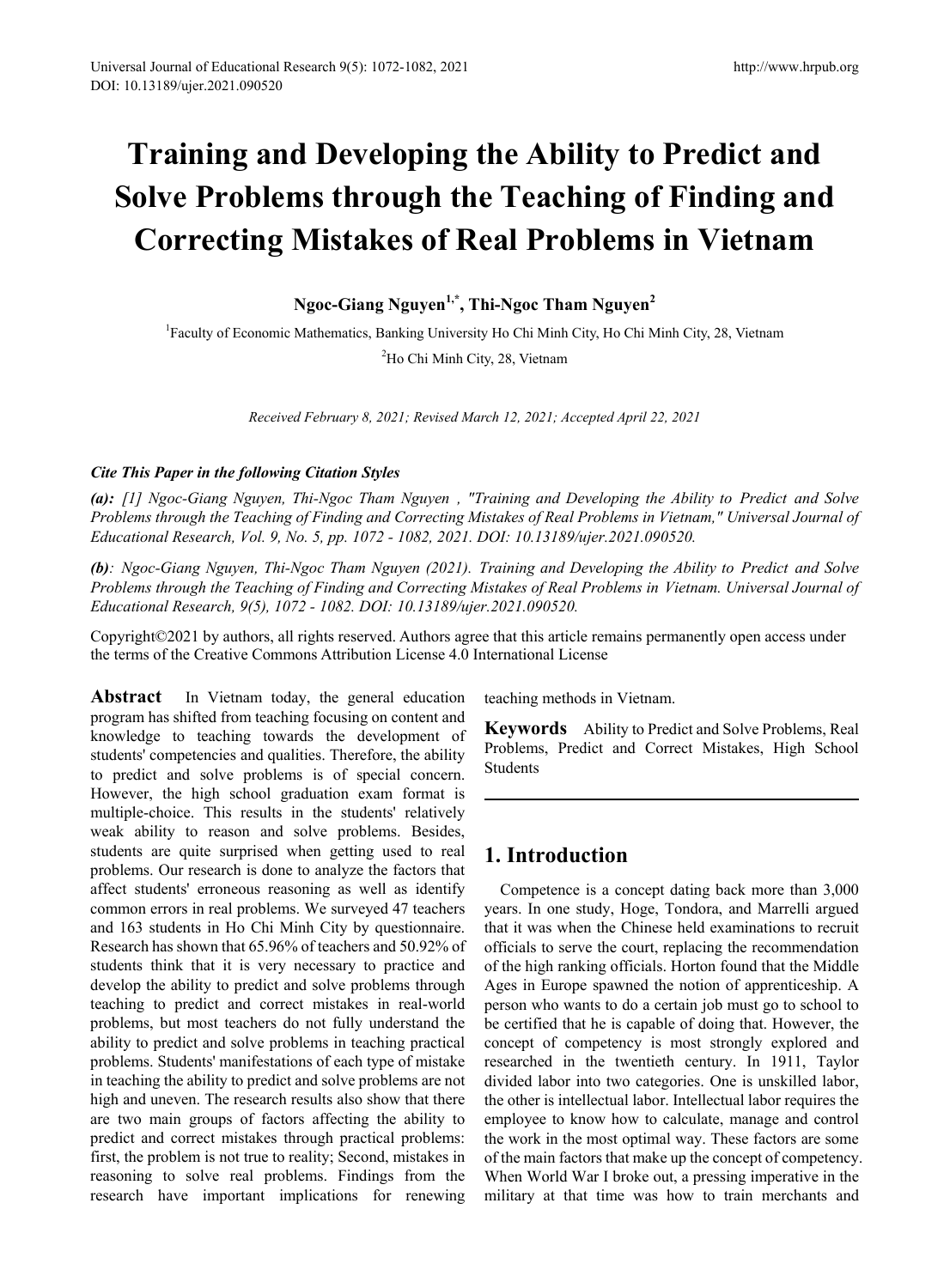technical staff to be capable of re-teaching skills to military amateurs. The concept of competency at this time was initiated in such a vocational field. [1]

The term "competence" first appeared in an article written by R.W. White in 1959. Competence is understood as a concept for the performance of doing a job[2]. This term caught the spotlight in 1973, David McClelland wrote an article titled: "Testing for Competence Rather Than for Intelligence"[3] in arguing that capacity is more important than intelligence. The term "competence" is more popularized by Richard Boyatzis and many others[4]. For example, T.F. Gilbert (1978) used this concept in relationships to improve performance[5].

Competence is a concept that has many different definitions. Competency is the combination of an individual's unique attributes following the specific requirements of a certain activity, to ensure successful completion in that area of activity[6]. Competence is the ability to respond to complex requirements and successfully carry out tasks in a specific context [7]. Competency is a personal attribute formed and developed through existing qualities and the process of learning and training, allowing people to mobilize the synthesis of knowledge, skills, and other personal attributes such as interest, belief, will, ... successfully implement a certain type of activity, achieve desired results under specific conditions.[8]

Competency is a personal attribute that allows an individual to successfully perform certain activities, achieving desired results under specific conditions.[9]

Competency is a personal attribute formed and developed by the available qualities and the process of learning and practicing, allowing people to successfully perform a certain type of activity, achieving desired results under specific conditions.[10]

From the above points of view, we realize that "capacity" is a combination of practical knowledge, theory, cognitive skills, and behavior to perform an effective activity or to improve productivity. Competence is an important concept that any field or profession is interested in researching and applying. Competence is a complex and extensive concept. Different scientists have different definitions of competency. In other words, capacity is not a concept that has a unique understanding. Depending on each specific object and field, the approach is also not uniform.

# **2. Methods**

#### **2.1. Mathematical Literacy**

According to the Program for International Student Assessment (PISA), "Mathematical Literacy of high school students is the ability to study, comprehend, and research mathematics in the high school curriculum;

recognize the meaning and role of mathematical knowledge in life; apply and develop mathematical thinking to solve practical problems, respond flexibly to meet the needs of present and future life; is the ability to analyze, reason, generalize, and exchange information through posing, formulating and solving mathematical problems in different situations and circumstances, in which the emphasis is on process, knowledge, and activities ". [11]

Not only individuals but many organizations also pay special attention to mathematical competencies. The Association of Mathematics Teachers in America said: "Mathematical competencies are ways to capture and use content knowledge of math". [12]

"Mathematical competence is defined by the European Recommendation as the ability to develop and apply mathematical thinking to solve a wide range of problems in everyday situations and considered as a guideline for lifelong learning in European countries, " writes the European Recommendation. [13]

The mathematical competency structure consists of four groups: acquire mathematical information, process information, store information, and generalize information [14]. Each of the above groups has the following elements. First, acquiring mathematical information: Perceptual capacity to formalize mathematical documents, capacity to grasp the formal structure of the problem. Second, processing mathematical information: Capacity of logical thinking, capacity of thinking by mathematical symbols; capacity to generalize; reduction capacity, thinking capacity by reduced structures; flexibility of thinking processes in mathematical operations; towards the clarity, simplicity, economy, and rationality of the solution; the ability to adjust and correct the direction of the thinking process, the ability to change from the forward thinking process to the reverse thinking process. Third, storing mathematical information: Mathematical memory (Memory for generalization of mathematical relationships, type characteristics, inference and proof diagrams, math solutions, principles, and math solution methods). Fourth, the ability to apply mathematics in solving problems: The ability to apply mathematical knowledge (mainly standard knowledge) as tools in learning; the ability to solve some typical practical problems; the ability to apply mathematical knowledge, mathematical thinking methods into practice; tendency, the ability to mathematize situations.<sup>[15]</sup>

Thus, mathematical competency emphasizes factors such as thinking and reasoning, modeling, communicating, performing, etc. Especially when it comes to mathematical competencies, people pay attention to the effectiveness of math activities that learners perform, that is, learners actively mobilize all skills, knowledge, attitudes, and supporting tools to absorb and solve math problems. Learners are immersed in real-world situations. From there, learners must know how to handle these practical situations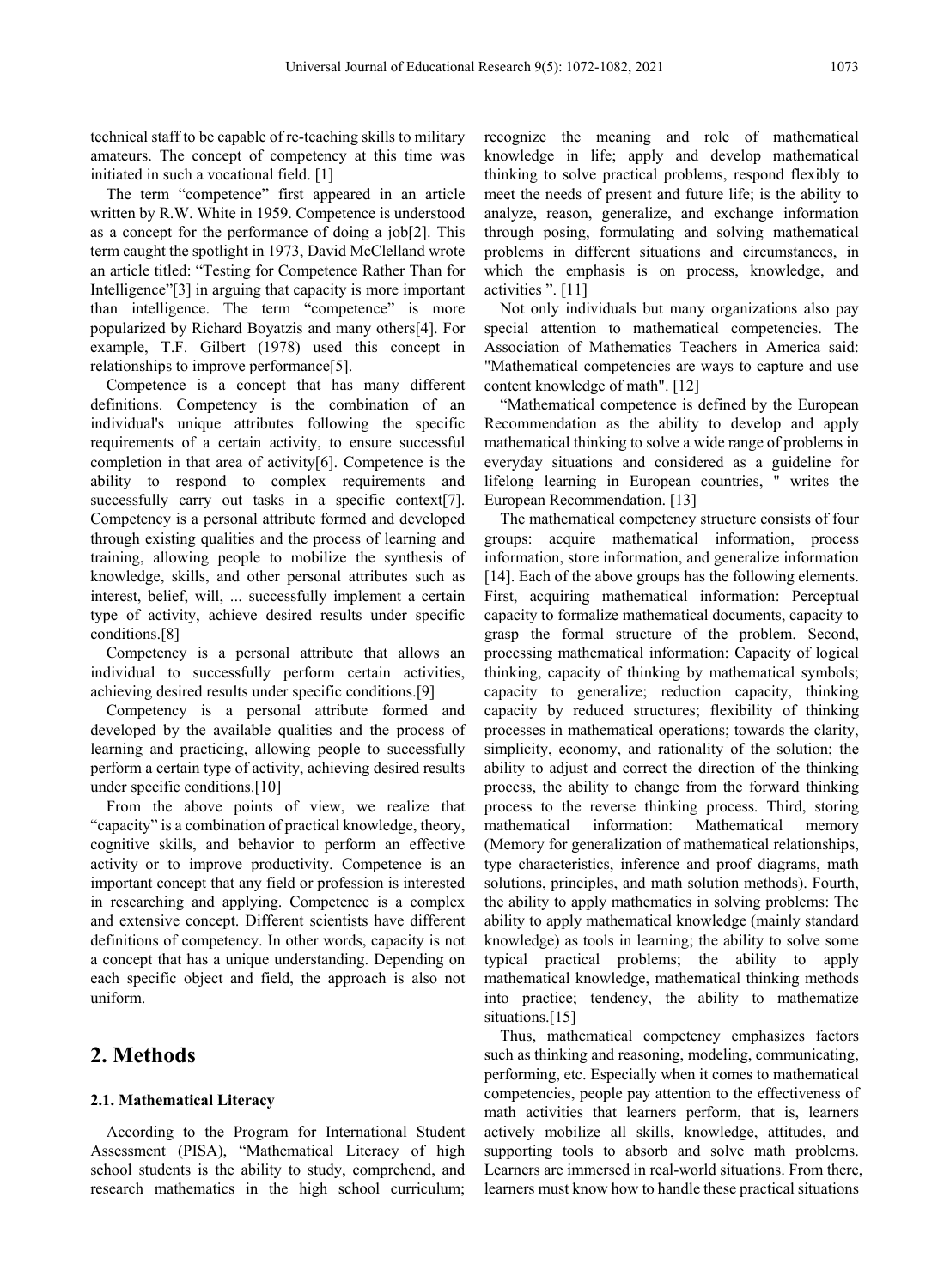with mathematical tools.

#### **2.2. Ability to Predict and Solve Problems**

#### 2.2.1. Problem solving capacity

Problem-solving capacity is understood as the mobilization of the student's knowledge, skills, attitudes, and emotions to solve practical situations in a specific context where solutions are not immediately available. Problem solving capacity is demonstrated through activities in the problem solving process.[16]

Problem-solving capacity is the individual's ability to effectively use cognitive processes, actions and attitudes, motives, and emotions to solve problem situations in which processes, procedures, and the common solutions are not available.[17]

Problem solving based on common understanding is to set up appropriate methods to solve problems and obstacles. Problem-solving capacity is the individual's ability to use his or her own insights and emotions to discover problems, find solutions, and implement solutions to solve them effectively.<sup>[18]</sup>

*Problem solving capacity is the combination of individual psychological attributes in accordance with the specific requirements of an activity and ensuring the effectiveness of this activity and is understood as the ability of an individual to perform activities effectively in order to solve the problems raised in the activities.[19]*

The student's problem solving capacity in teaching is the student's personal ability to effectively use knowledge, skills, attitudes, ... to solve situations that contain unresolved problems by conventional solution.[20]

#### 2.2.2. The Structure of Problem Solving Capacity

ByX. T. Ha[21], the structure of students' ability to solve practical problems in teaching Mathematics in junior high school includes four component competencies such as problem exploration, math model establishment, planning and implementing solutions, evaluating and reflecting solutions.

The structure of problem solving capacity includes finding out problems, proposing problem solving plans, solving problems, evaluating implementation results.[22]

M.Wu said that the problem solving capacity in mathematics consists of four component competencies which are reading comprehension, mathematical reasoning, performing calculations and applying knowledge in problem solving in practice.[23]

The structure of problem solving capacity includes 4 main components: Finding the problem; forming scientific hypotheses; planning and proceeding to solve problems; evaluating and reflecting the solution.[24]

In education for each grade level, each element of core mathematical competency needs to have manifest criteria along with the requirements to be met to set performance and evaluation goals. The capacity to predict and solve problems is no exception and is presented in Table 1.

| Competence                                                                                                       | <b>Primary school</b>                                                    | <b>Secondary school</b>                                                      | <b>High school</b>                                                                                                                                                           |
|------------------------------------------------------------------------------------------------------------------|--------------------------------------------------------------------------|------------------------------------------------------------------------------|------------------------------------------------------------------------------------------------------------------------------------------------------------------------------|
| Recognize and predict<br>problems that need to be<br>solved mathematically.                                      | Recognize the problem to be<br>solved and ask questions.                 | Predict the problem to<br>be solved.                                         | Identify problem situations, collect,<br>organize, explain and evaluate the<br>reliability of the information, and share<br>the understanding of the problem with<br>others. |
| Select, propose ways and<br>solutions to solve problems.                                                         | Describe how to solve the problem.                                       | Determine ways and<br>solutions to solve the<br>problem.                     | Select and establish ways and<br>processes to solve problems.                                                                                                                |
| Use compatible mathematical<br>knowledge and skills<br>(including tools and<br>algorithms) to solve<br>problems. | Implement and demonstrate how to<br>solve the problem at a simple level. | Use equivalent<br>mathematical<br>knowledge and skills to<br>solve problems. | Implement and present solutions to<br>solve problems.                                                                                                                        |
| Evaluate the proposed<br>solution and generalize to the<br>same problem.                                         | Check out the solution done.                                             | Explain the solution.                                                        | Evaluate the implemented solutions,<br>reflect the value of the solution;<br>generalize to the same problem.                                                                 |

**Table 1.** Criteria of the capacity to predict and solve problems and requirements at each educational level[25]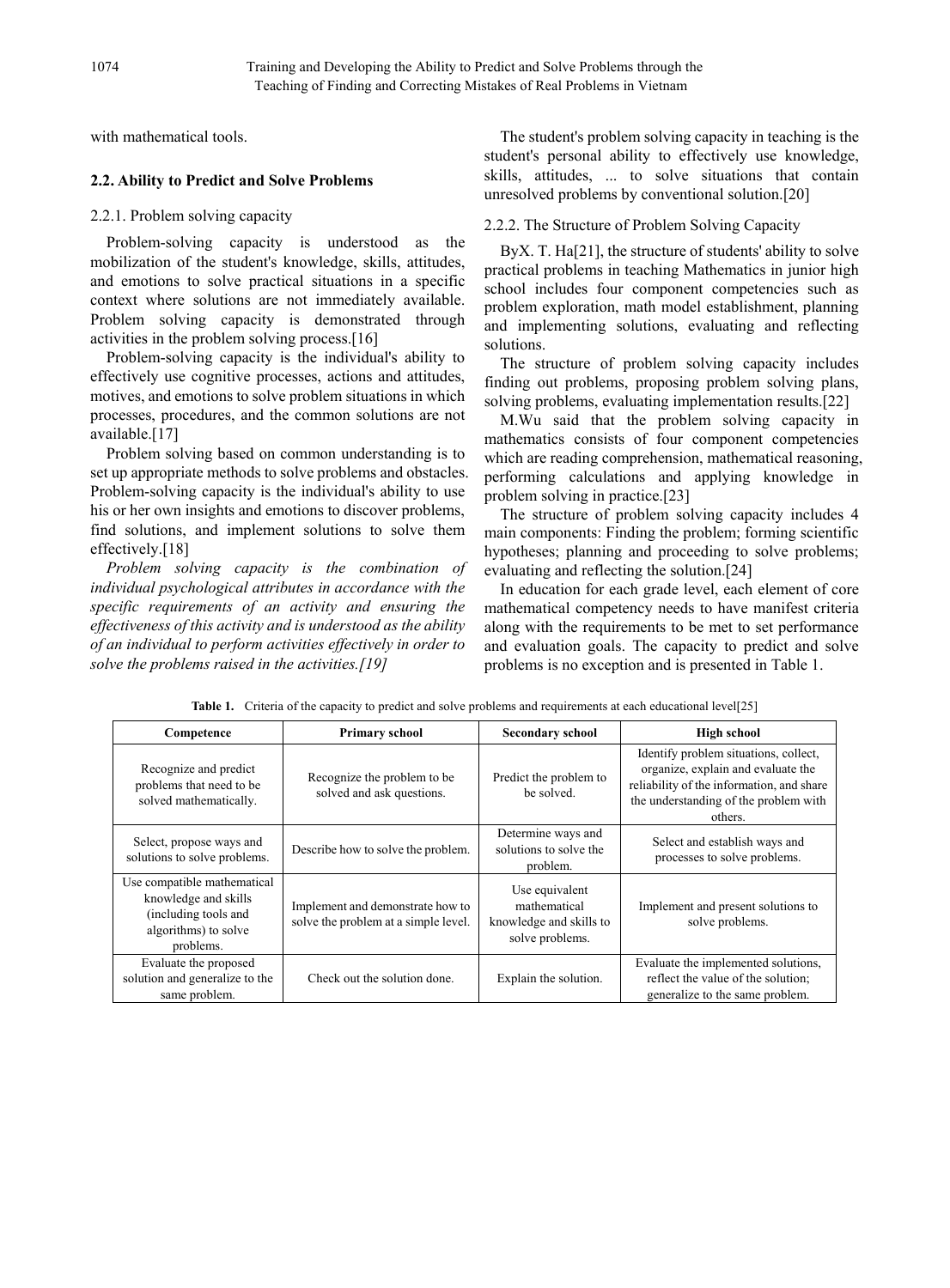Each person is a separate individual, with different personal characteristics and thoughts, so the ability to predict and solve problems will also have different levels of manifestation in each person. From the common points in Table 1, we have the analysis to clarify some of the following manifestations:

- *Analyzing situations* in learning, in life to find out the problem.
- *Problem prediction*: identify, predict, and address problems in problem situations. This is one of the main manifestations of your ability to predict and solve a problem.
- *Collection and clarification of information*: selectively collect information related to the problem discovered in the situation; link and apply information and general knowledge to propose different new methods and measures.
- *Proposing solutions:* think and apply knowledge to find out how to solve arising problems and choose the optimal solution for implementation. Self-consideration and selection of suitable solutions demonstrate the independence, confidence, and assertiveness of learners.
- *Making an implementation plan*: determine the progress of steps to take to implement the selected solution to solve the problem.
- *Problem-solving*: is the most important manifestation of the ability to predict and solve problems. The learner is the subject in the process of performing the activity. Educators are people who support and help learners.
- *Evaluation, generalization, and adjustment*: evaluate the performance of problem-solving objectively, determine advantages, disadvantages, and limitations of the implementation process; generalize new knowledge from the problem solved; adapt themselves to apply in similar situations.
- 2.2.3. Some principles of fostering problem solving competencies for students in teaching

First, build teaching content and topics to meet the requirements and objectives of the curriculum in terms of knowledge, skills, and attitudes. Second, enhance the design of diverse situations and activities for students, especially specific activities of the subject. Third, create favorable conditions for students to have motivation and good learning attitude through experiential activities related to real life. Fourth, the form and method of assessment and testing towards the development of students' competencies: using a variety of forms and methods of assessment and testing; process evaluation and final evaluation; coordinate teacher and student assessment; evaluation inside and outside the school. Fifth, teachers are the ones who direct, organize activities, and support students in the learning process.[26]

# **3. Results**

#### **3.1. The Purpose of Training and Developing the Ability to Predict and Solve Problems through Teaching Students to Predict and Correct Mistakes through Practical Problems on the Topic of Exponents and Logarithmic Functions**

The purpose of training and development is to foster students' ability to predict and solve problems through some common mistakes. Students find, correct mistakes, and learn for themselves through real problems on the topic of exponents and logarithmic functions and will master and understand the essence of the problem or knowledge. Thereby, students will be trained and develop critical thinking.

#### **3.2. Scientific Basis**

In teaching, predicting and correcting mistakes that students make is an essential and indispensable activity. By Polya, people need to learn from their mistakes and shortcomings. [27]

According to I.A.Komensky, any mistake can make students worse if you don't pay attention to the mistake to fix it. Teachers need to guide students to recognize and correct mistakes. [28]

A.A.Stoliar affirmed that teachers should have teaching methods based on the mistakes of students when they appear and do not miss the time to analyze those mistakes for students. [28]

Thus, students need to learn from their mistakes and analyze them to find the cause and nature of those mistakes. From there, students overcome and promote their judgment ability, helping themselves no longer encounter obstacles when approaching knowledge. Finding and correcting mistakes is one of the teaching activities that contribute to training the best ability to predict and solve problems.

#### **3.3. Example to Illustrate the Training and Development of the Ability to Predict and Solve Problems through Teaching Students to Predict and Correct Mistakes through Practical Problems on the Topic of Exponents and Logarithmic Functions**

We find that in the process of solving math problems, students often make some mistakes in terms of knowledge, reasoning methods, or computational techniques, ... In this thesis, we will present some common mistakes students make while solving real problems on the topic of exponents and logarithmic functions.

*Mistakes of practical knowledge* are mistakes that can be encountered in the essay or arguments and conclusions. For example, the loan interest rate exceeds 21% / year compared with the actual interest rate, the savings interest rate is more than 10,5% / year in 2020 ...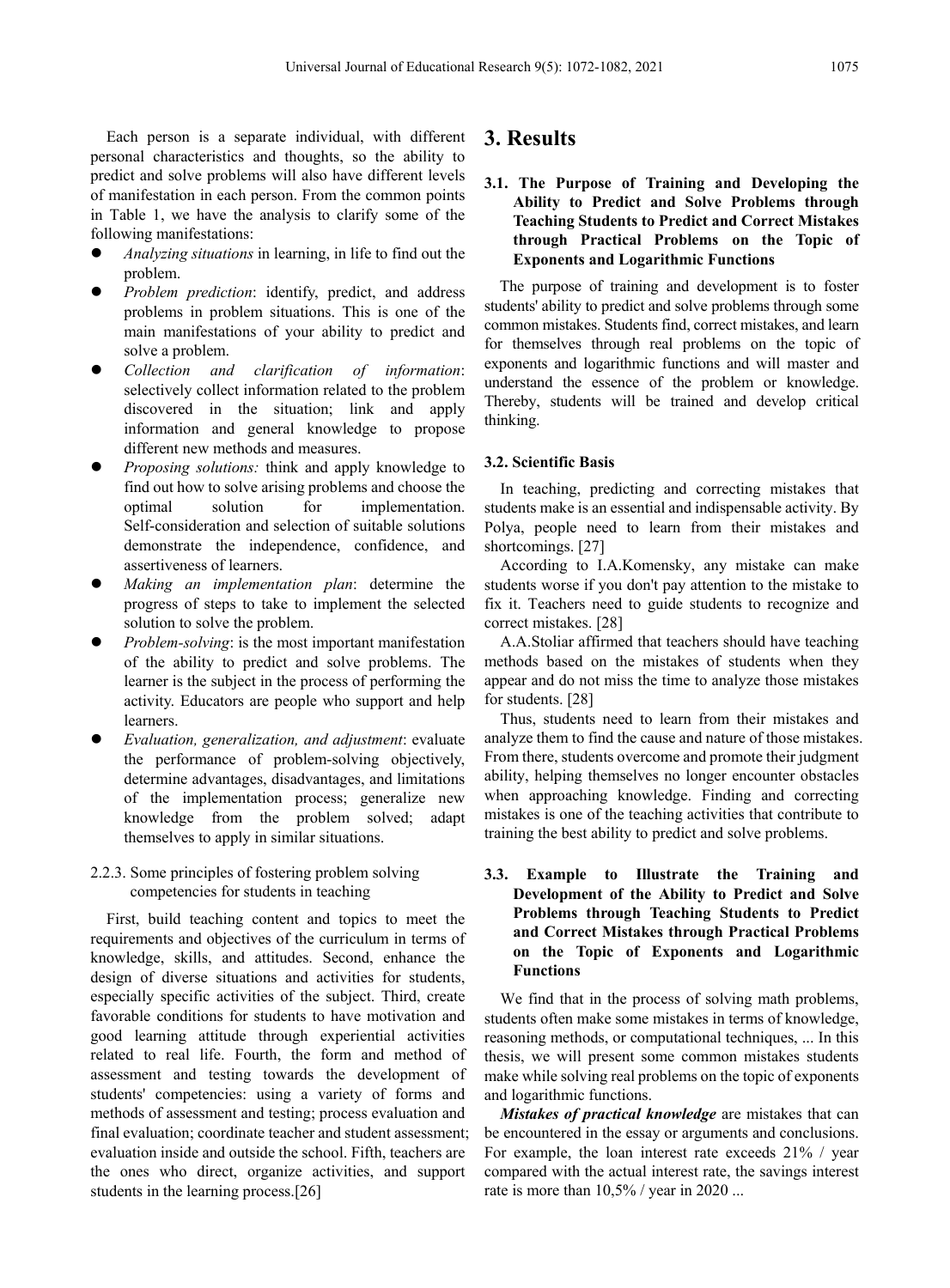**Example 1***. (The problem is not true) At the beginning of 2019, Mr. Binh deposited 500 million VND into a bank account in Vietnam with an interest rate of 20% in the form of continuous compound interest. How long does it take for Mr. An's account balance to double?*

*The solution of one student:*

*Applying the formula for calculating compound interest continuously, we have:*  $A = Pe^{rt} = 500e^{0.2t}$  *(million dong).* 

*To double the account balance, that is,*  $A = 1000$ *(million dong), solve the equation for t:*

$$
500e^{0,2t} = 1000 \Leftrightarrow e^{0,2t} = 2
$$
  

$$
\Leftrightarrow \ln e^{0,2t} = \ln 2
$$
  

$$
\Leftrightarrow 0,2t = \ln 2
$$
  

$$
\Leftrightarrow t = \frac{\ln 2}{0,2} \approx 3,47.
$$

*So the account balance will double after about 3 years and 6 months.*

*Find the mistakes in the above problem and solution.*

After considering the problem and its solution, students will usually assume that the solution is correct. Therefore, teachers need to conduct teaching activities to show students clearly the subtle mistakes in this problem. Teaching activities can be carried out as shown in Table 2.

From the activities in the example, the students will notice that the data given can also be wrong from reality. Students need to be careful, carefully consider the problem and also the arguments and conclusions in the solution or other factors related to the problem. Through it, students will discover and grasp the knowledge of reality; They are trained to be careful in how to see, comment, or evaluate problems.

*Mistakes in solutions, arguments, and conclusions* are often wrong in the method of reasoning and proving, assessment lack of cases, lack of conditions, incorrect application of rules and properties, lack of knowledge leading to incorrect values and wrong conclusion due to haste and lack of basis.

**Table 2.** Teaching activities according to the orientation of developing the capacity to predict and solve problems of actual knowledge mistakes

| Teacher                                                                                                                                                                                                                                                                                                                                                                                                          | <b>Students</b>                                                                                                                                            |
|------------------------------------------------------------------------------------------------------------------------------------------------------------------------------------------------------------------------------------------------------------------------------------------------------------------------------------------------------------------------------------------------------------------|------------------------------------------------------------------------------------------------------------------------------------------------------------|
| Read the problem and solution carefully, and comment on whether the problem is<br>right or wrong.                                                                                                                                                                                                                                                                                                                | The problem is right.                                                                                                                                      |
| What does the problem refer to? Which knowledge is involved with?                                                                                                                                                                                                                                                                                                                                                | The problem is about the bank interest rate. We can<br>relate to knowledge about interest rates.                                                           |
| What formulas and precautions can we apply to this problem?                                                                                                                                                                                                                                                                                                                                                      | The formula for continuous recurring interest can be<br>applied because the topic is about savings account in<br>the form of continuous compound interest. |
| Do you have any comments about the interest rate for savings?                                                                                                                                                                                                                                                                                                                                                    | The 20% interest rate is quite high, so it is very<br>beneficial and will quickly get the desired amount.                                                  |
| Is the 20% interest rate reasonable and consistent with the reality?                                                                                                                                                                                                                                                                                                                                             | Think to answer the question.                                                                                                                              |
| After studying, we can easily find some information related to the banking sector<br>as follows: From the beginning of 2019 until now, the lending interest rates in<br>banks in Vietnam range from $7 - 21\%$ / year, this figure depends on the lending<br>bank, the form of loan  For the form of savings, the interest rate ranges from $2 -$<br>10,5% / year depending on the bank and the form of savings. | Listen carefully.                                                                                                                                          |
| Again, compare and comment on the problem.                                                                                                                                                                                                                                                                                                                                                                       | In this problem, the data is not true to the fact that the<br>interest rate on savings is greater than 10,5% in 2019.                                      |
| How can we fix the above mistake?                                                                                                                                                                                                                                                                                                                                                                                | We can edit the problem data so that the interest rate is<br>below $10.5\%$ .                                                                              |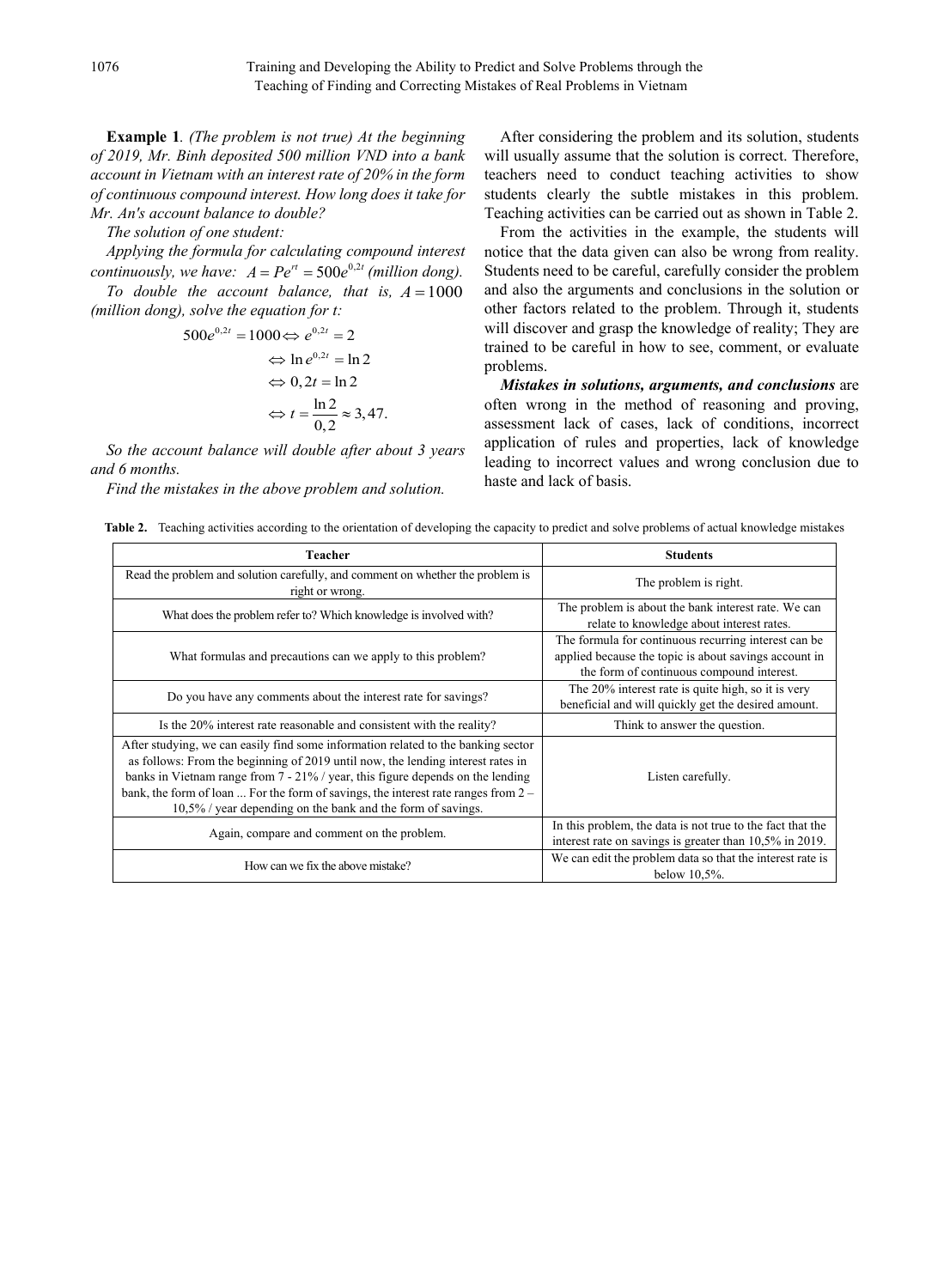**Example 2.** (Error in reasoning and argument) *Under ideal conditions, a certain bacterial population doubles every three hours. Initially, there are* 100 *bacteria in a population.*

- *a) Find a pattern for the bacterial population after t hours.*
- *b) How many bacteria are there after 10 hours?*
- *c) When will the number of bacteria reach 1000?*

*The solution of one student:*

- a) The population for time *t* is represented by the following function:  $n(t) = 100 \cdot 2^{3t}$ , where *t* is expressed in the unit of hours.
- b) After 10 hours, the number of bacteria is:  $n(10) = 100 \cdot 2^{10.3} \approx 1.07 \times 10^{11}$  (bacteria)
- c) For bacteria to reach  $1000$ , we have  $n(t) = 1000$ . Solve the equation:

$$
1000 = 100 \cdot 2^{3t}
$$
  
\n
$$
\Leftrightarrow 10 = 2^{3t}
$$
  
\n
$$
\Leftrightarrow \log 10 = \log 2^{3t}
$$
  
\n
$$
\Leftrightarrow 1 = 3t \log 2
$$
  
\n
$$
\Leftrightarrow t = \frac{1}{3 \log 2} \approx 1,11.
$$

So the number of bacteria reaches 1000 in about 1 hours 7 minutes.

Find the mistake in the above problem and solution. The teaching activities can be carried out as shown in Table 3.

The example will help students identify mistakes in reasoning about the time they might make about the cell division or population growth problem.

The examples above are intended to help students be aware of some mistakes they may make in learning and solving math problems. Through it, students are trained to think critically, know how to check problems to predict, correct, and self-correct mistakes. Students will also self-review the knowledge as well as master its nature. In the process of organizing learning activities and guiding students to predict, correct, and overcome difficulties through practical problems on the topic of exponents and logarithmic functions, we need to note the following. First, when teaching, teachers need to pay attention to definitions, theorems, rules, properties, and possible cases in the problem. This helps students master knowledge. Second, teachers learn and create situations that contain mistakes so that students can understand and learn from the mistakes they make. Attention should be paid to choosing the wrong situations appropriately, not too difficult compared to the knowledge threshold of students. Third, teachers let students discover mistakes by themselves, discuss to point out the mistakes, the cause of the mistakes. Finally, the teacher monitors and observes the students' activities to timely correct them and if students do not discover them, the teacher will help and support them.

**Table 3.** Teaching activities oriented to develop the ability to predict and solve problems about mistakes in solutions, arguments, and conclusions

| Teacher                                                     | Students                                                                                                                                                                                             |
|-------------------------------------------------------------|------------------------------------------------------------------------------------------------------------------------------------------------------------------------------------------------------|
| See the above problem and judge if it is right or<br>wrong. | Wrong answer.                                                                                                                                                                                        |
|                                                             | The formula for representing the bacterial population after t hours is $n(t) = 100 \cdot 2^{3t}$ .                                                                                                   |
| Please point out the wrong and explain.                     | That argument is incorrect in that the determination of the time value is $3t$ due to the<br>combination of the fact that " <i>population doubles every three hours</i> " with after <i>t</i> hours. |
|                                                             | a) Since "population doubles every three hours", after t hours, the time would be: $\frac{t}{t}$                                                                                                     |
|                                                             | hours.                                                                                                                                                                                               |
|                                                             | So the population in time t is represented by the following function: $n(t) = 100 \cdot 2^{\frac{1}{3}}$ ,<br>where t is calculated in the unit of hours.                                            |
|                                                             |                                                                                                                                                                                                      |
|                                                             | b) After 10 hours, the number of bacteria is: $n(10) = 100 \cdot 2^{\frac{10}{3}} \approx 1008$ (bacteria).                                                                                          |
|                                                             | c) For the number of bacteria to reach 1000, we have $n(t) = 1000$ . Solve the<br>equation:                                                                                                          |
| Present correct arguments and answers.                      | $1000 = 100 \cdot 2^{\frac{t}{3}}$                                                                                                                                                                   |
|                                                             | $\Leftrightarrow 10 = 2^{\frac{t}{3}}$                                                                                                                                                               |
|                                                             | $\Leftrightarrow \log 10 = \log 2^{\frac{t}{3}}$                                                                                                                                                     |
|                                                             | $\Leftrightarrow$ 1 = $\frac{t}{3}$ log 2                                                                                                                                                            |
|                                                             | $\Leftrightarrow t = \frac{3}{\log 2} \approx 10.$                                                                                                                                                   |
|                                                             | So the number of bacteria reaches 1000 in about 10 hours.                                                                                                                                            |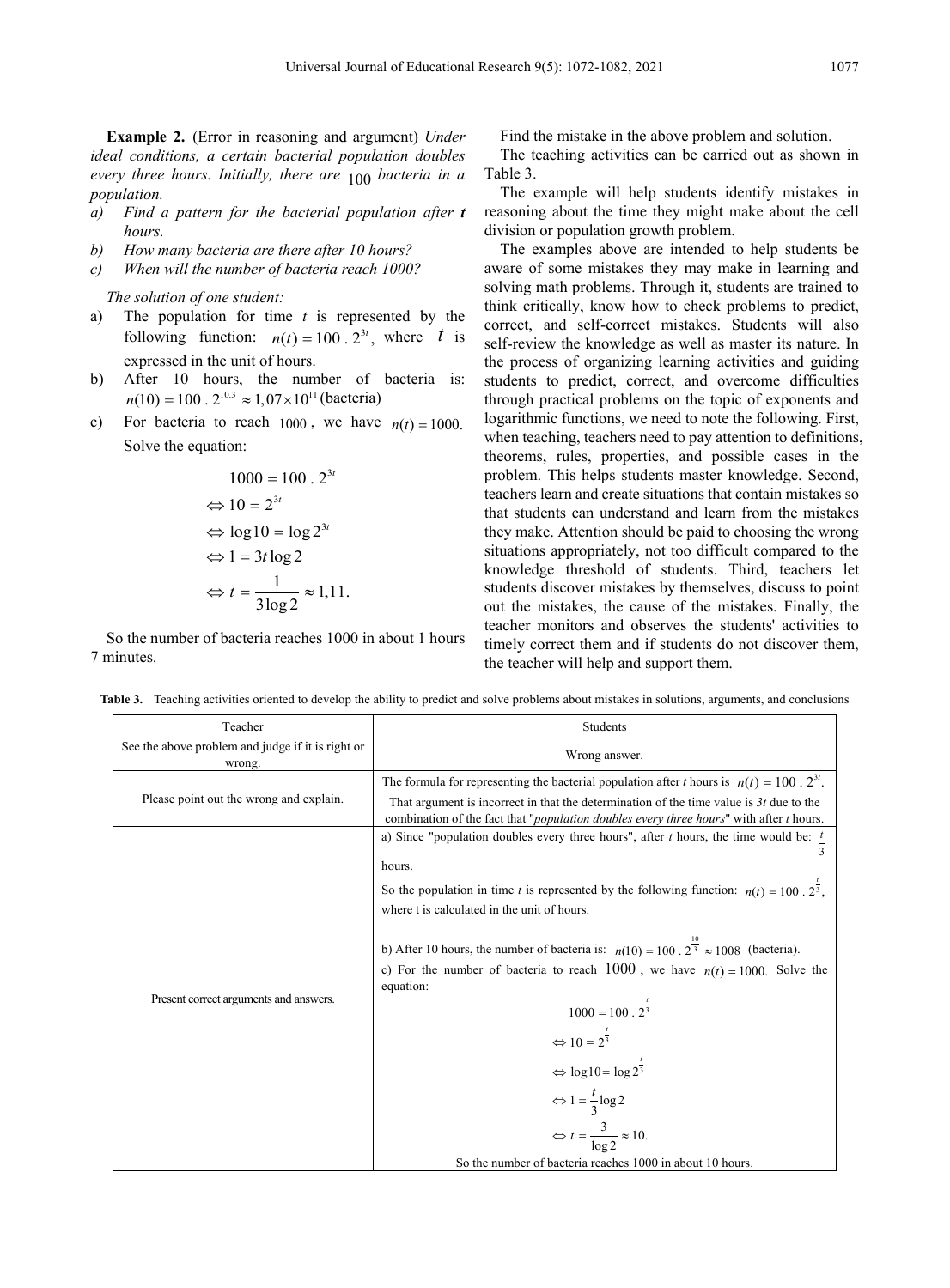|          | Jnnecessary |          | Less necessary   |          | Necessary | √ery necessary |       |  |
|----------|-------------|----------|------------------|----------|-----------|----------------|-------|--|
| Juantity |             | Juantity | 0 <sub>4</sub>   | Juantity |           | Juantity       | 70    |  |
|          |             |          | $\Omega$<br>0.20 |          | 27,66     | - -            | 65,96 |  |

Table 4. Teachers' opinions about the role of teaching the ability to predict and correct mistakes in real problems for students in the direction of developing problem-solving and prediction capabilities.

**Table 5.** Students' opinions on the role of teaching the ability to predict and correct mistakes in real problems

| Jnnecessarv |  | Less necessary |                | Necessary |                     | very necessary |       |
|-------------|--|----------------|----------------|-----------|---------------------|----------------|-------|
| Juantity    |  | Juantity       | 0/             | Juantity  |                     | Juantity       | $\%$  |
|             |  | $\overline{1}$ | $\sim$<br>0.36 | 68        | $\sim$<br>41<br>. . | o^<br>63       | 50.92 |

# **4. Discussion**

#### **4.1. Surveying the Situation**

We have collected the opinion of 47 high school teachers in Ho Chi Minh City, Vietnam through the questionnaire: "In your opinion, is it necessary to develop the ability to predict and solve problems on the topic of exponents and logarithmic functions for students through teaching in the direction of predicting and correcting the mistakes of real problems?". We get the results shown in Table 4.

From the survey data, we see that the percentage of teachers who think that teaching to develop the ability to predict and solve problems on the topic of exponents and logarithms for students through teaching in the direction of predicting and correcting mistakes is very necessary, accounting for 65.96% and necessary, accounting for 27.66%. From there, it is possible to conclude, teachers attach importance to developing the ability to predict and solve problems on the topic of exponential functions, logarithmic functions for students through teaching in the direction of predicting and correcting the mistakes of real problems.

Besides, we also surveyed over 163 students in two high schools in Ho Chi Minh City, Vietnam with the following question: "In your opinion, how important is the practice of developing the ability to predict and correct mistakes in real-world problems? ". We have obtained the results in Table 5.

Students believe that the teaching of predicting and correcting mistakes of real problems is very necessary (50.92%) or necessary (41.72%), accounting for more than 90%, much higher than the proportion of people saying that this is less necessary (7.36%) and no student choosing the unnecessary item.

#### **4.2. Experiment**

We have experimented in the school year 2020-2021 at Nguyen An Ninh High School (District 10, Ho Chi Minh City, Vietnam) under the advanced study program in Vietnam.

- Experimental class (TN) 12A16 includes 45 students. Math Teacher: Tran Dai Nghia.
- Control class 12A14 includes 44 students. Math Teacher: Tran Dai Nghia.

These schools are not talent ones. They are normal. Two classes are not talent ones. They are quite similar to

competence. The members of these class usually join the activities of their schools such as the sport and intellectual competitions.

#### 4.2.1. Analyzing before the experiment

We collect and evaluate the learning outcomes of the two classes by learning from the homeroom teacher and the class subject teacher about the average scores of the previous school year (2019-2020 school year) of the two classes. After entering scores into SPSS software, we obtained the following results:

**Table 6**. Frequency distribution table of Mathematics average scores for experimental and control classes from the previous school year in SPSS

|        |                  | class                     |                         | Total                    |
|--------|------------------|---------------------------|-------------------------|--------------------------|
|        |                  | Experimental              | Control                 |                          |
|        | 5,0              | $\overline{\mathbf{4}}$   | 5                       | 9                        |
|        | $\overline{5,1}$ | $\overline{2}$            | $\boldsymbol{0}$        | $\overline{c}$           |
|        | $\overline{5,7}$ | $\boldsymbol{0}$          | $\mathbf{1}$            | $\mathbf{1}$             |
|        | 5,8              | $\overline{0}$            | $\mathbf{1}$            | $\mathbf{1}$             |
|        | 5,9              | $\mathbf{1}$              | $\boldsymbol{0}$        | $\mathbf{1}$             |
|        | 6,0              | $\overline{2}$            | $\overline{2}$          | $\overline{\mathcal{L}}$ |
|        | 6,1              | $\overline{4}$            | $\overline{1}$          | 5                        |
|        | 6,2              | $\mathbf{1}$              | $\overline{\mathbf{c}}$ | $\overline{\mathbf{3}}$  |
|        | 6,3              | $\mathbf{0}$              | $\overline{2}$          | $\overline{2}$           |
|        | 6,5              | $\mathbf{1}$              | $\overline{0}$          | $\overline{1}$           |
|        | 6,7              | $\overline{0}$            | $\mathbf{1}$            | $\mathbf{1}$             |
|        | 6,8              | $\overline{2}$            | $\mathbf{1}$            | $\overline{\mathbf{3}}$  |
|        | 6,9              | $\overline{0}$            | $\overline{2}$          | $\overline{2}$           |
|        | 7,0              | 4                         | $\mathbf{1}$            | 5                        |
|        | 7,2              | $\mathbf{1}$              | $\overline{\mathbf{3}}$ | $\overline{\mathbf{4}}$  |
|        | 7,3              | $\overline{0}$            | $\overline{\mathbf{3}}$ | $\overline{\mathbf{3}}$  |
|        | 7,4              | 3                         | $\boldsymbol{0}$        | $\overline{\mathbf{3}}$  |
|        | 7,5              | $\overline{\overline{3}}$ | $\overline{c}$          | 5                        |
| Scores | 7,6              | $\overline{0}$            | $\overline{1}$          | $\overline{1}$           |
|        | 7,7              | $\mathbf{1}$              | $\overline{2}$          | $rac{3}{3}$              |
|        | 7,8              | $\overline{\mathbf{3}}$   | $\boldsymbol{0}$        |                          |
|        | 7,9              | $\overline{1}$            | $\overline{2}$          |                          |
|        | $\overline{8,0}$ | $\overline{0}$            | $\overline{4}$          | $\overline{\mathcal{L}}$ |
|        | $\overline{8,1}$ | $\overline{c}$            | $\overline{0}$          | $\overline{c}$           |
|        | $\overline{8,1}$ | $\mathbf{1}$              | $\boldsymbol{0}$        | $\mathbf{1}$             |
|        | 8,2              | $\overline{0}$            | $\mathbf{1}$            | $\mathbf{1}$             |
|        | 8,3              | $\overline{2}$            | $\boldsymbol{0}$        | $\overline{c}$           |
|        | 8,6              | $\mathbf{1}$              | $\mathbf{1}$            | $\overline{2}$           |
|        | 8,7              | $\mathbf{1}$              | $\boldsymbol{0}$        | $\mathbf{1}$             |
|        | 8,8              | $\mathbf{1}$              | $\mathbf{1}$            | $\overline{2}$           |
|        | 8,9              | $\mathbf{1}$              | $\mathbf{0}$            | $\mathbf{1}$             |
|        | 9,0              | $\overline{c}$            | $\mathbf{0}$            | $\overline{2}$           |
|        | 9,2              | $\mathbf{0}$              | $\mathbf{1}$            | $\overline{1}$           |
|        | 9,3              | $\mathbf{1}$              | $\overline{2}$          | $\overline{\mathbf{3}}$  |
|        | 9,4              | $\mathbf{0}$              | $\mathbf{1}$            | $\mathbf{1}$             |
|        | 9,5              | $\boldsymbol{0}$          | $\mathbf{1}$            | $\mathbf{1}$             |
| Total  |                  | 45                        | 44                      | 89                       |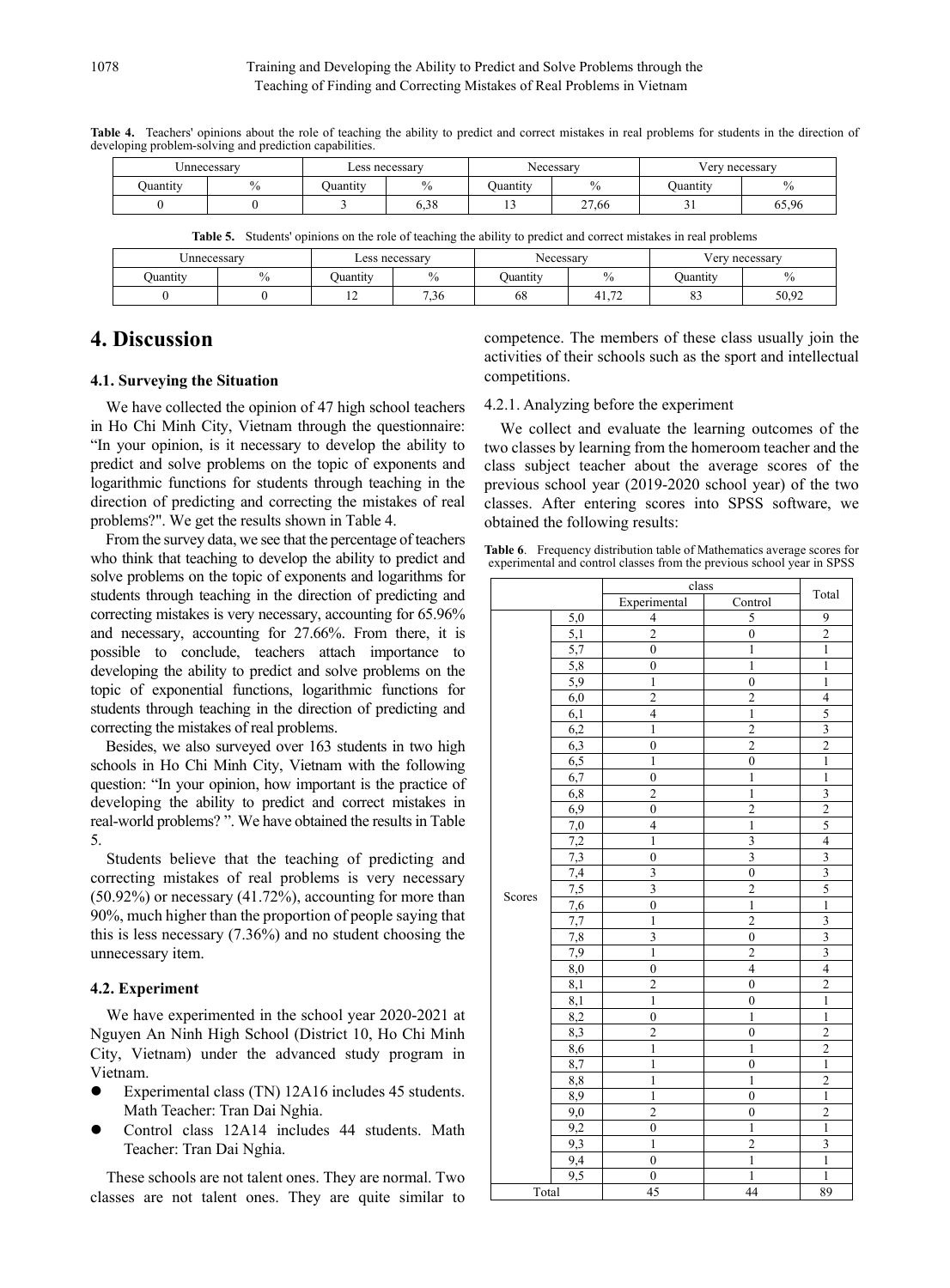From Table 6, we obtain table 7 of the characteristic parameters of statistics as follows:

**Table 7.** Table of typical parameters of the Mathematics GPA of the experimental and control classes from the previous school year in SPSS

|       |              | scores |          |                           |  |  |  |
|-------|--------------|--------|----------|---------------------------|--|--|--|
|       |              | Mean   | Variance | <b>Standard Deviation</b> |  |  |  |
|       | Experimental | 7,13   | 1,52     | 1.23                      |  |  |  |
| class | Control      | 7.17   | 1,62     |                           |  |  |  |

From Table 7, we have the following comments:

- The GPA in Math of the previous school year of the experimental class is 7.13 points.
- The GPA in Math of the previous school year of the control class is 7.17 points.
- The standard deviation and variance of the experimental class are smaller than that of the control class, it shows that the scatter of points around the mean of the experimental class is lower than that of the control class.

However, we need to conduct a T-Test (see Table 8) to accurately assess the similarities or differences between the average scores of the two classes. We test hypothesis *H0*: *"Average scores in Mathematics of the previous school year of the experimental and control classes are similar"*, with a significant level  $\alpha = 0.05$ 

Reading the results from Table 8, we have the following conclusions:

- Levene test has value  $Sig = 0.974 > \alpha = 0.05$ , so the variance of the two classes, though there is a difference,it is not significant, should be considered equivalent, using the Independent-samples T-test results corresponding to the case of equal variances assumed from two classes.
- Independent-samples T-test test,  $Sig(2-tailed) = 0,883 > \alpha = 0,05$  should accept the hypothesis H0, the average score of Mathematics in the previous school year of the experimental class and the control class are equivalent.
- 4.2.2. Analyzing after the experiment
- a) Qualitative assessment

We conducted experimental teaching while observing the progress and interviewing to make the following comments:

Before experimenting: through quick interviews with students and teachers, we found that students in both classes did not have much access to practical problems on the topic of exponentials and logarithmic functions. Therefore, although students are very interested in practical problems, students are still superficial in researching and learning about this topic as well as practical math problem skills are not good.

During the experiment: students are excited to learn practical problems through questions, raise questions; the experimental class atmosphere is more exciting; students actively study, pay attention to practical problems, so they voluntarily participate in activities, actively raise their hands to speak, contribute to building lessons, absorb knowledge more effectively; students are familiar with the approach to practical problems so they are very active in learning; After that, they are more active in giving opinions, raising hands or researching and asking questions and discussing with classmates and teachers about practical problems related to the lesson.

After experimenting, through observing the students' signs and interviewing the teacher and the students, we noticed some changes in the students, as follows: Students in the experimental class no longer make some common mistakes in solving real problems; gradually forming a sense of research and checking problem data as well as considering whether the results are true or not. Students in the experimental class have many positive changes, actively learn from real-life problems more than before; do more practical problems. At the end of the class, some students contacted teachers to learn more, exchange questions, and answer questions about real problems.

Thus, after learning by the experimental lesson plan, students have shown and changed positively in the right direction of formation and development, as well as the ability to predict and solve problems that teachers have instructed. However, to ensure the objectivity of the judgments about the effectiveness of the measures, we will conduct quantitative analysis and evaluation using Mathematical statistics through SPSS software.

**Table 8.** T-test checklist of Math GPA of experimental and control classes from the previous school year in SPSS

|        |                                |                                               |       |                              | Independent Samples Test |                      |                    |                          |            |                                                       |
|--------|--------------------------------|-----------------------------------------------|-------|------------------------------|--------------------------|----------------------|--------------------|--------------------------|------------|-------------------------------------------------------|
|        |                                | Levene's Test for<br>Equality of<br>Variances |       | t-test for Equality of Means |                          |                      |                    |                          |            |                                                       |
|        |                                | F                                             | Sig.  |                              | Df                       | Sig.<br>$(2-tailed)$ | Mean<br>Difference | Std. Error<br>Difference | Lower      | 95% Confidence Interval of<br>the Difference<br>Upper |
|        | Equal variances<br>assumed     | 0.001                                         | 0,974 | $-0.147$                     | 87                       | 0.883                | $-0.03912$         | 0,26563                  | $-0.56709$ | 0,48885                                               |
| scores | Equal variances<br>not assumed |                                               |       | $-0.147$                     | 86,753                   | 0.883                | $-0.03912$         | 0,26572                  | $-0,56729$ | 0,48905                                               |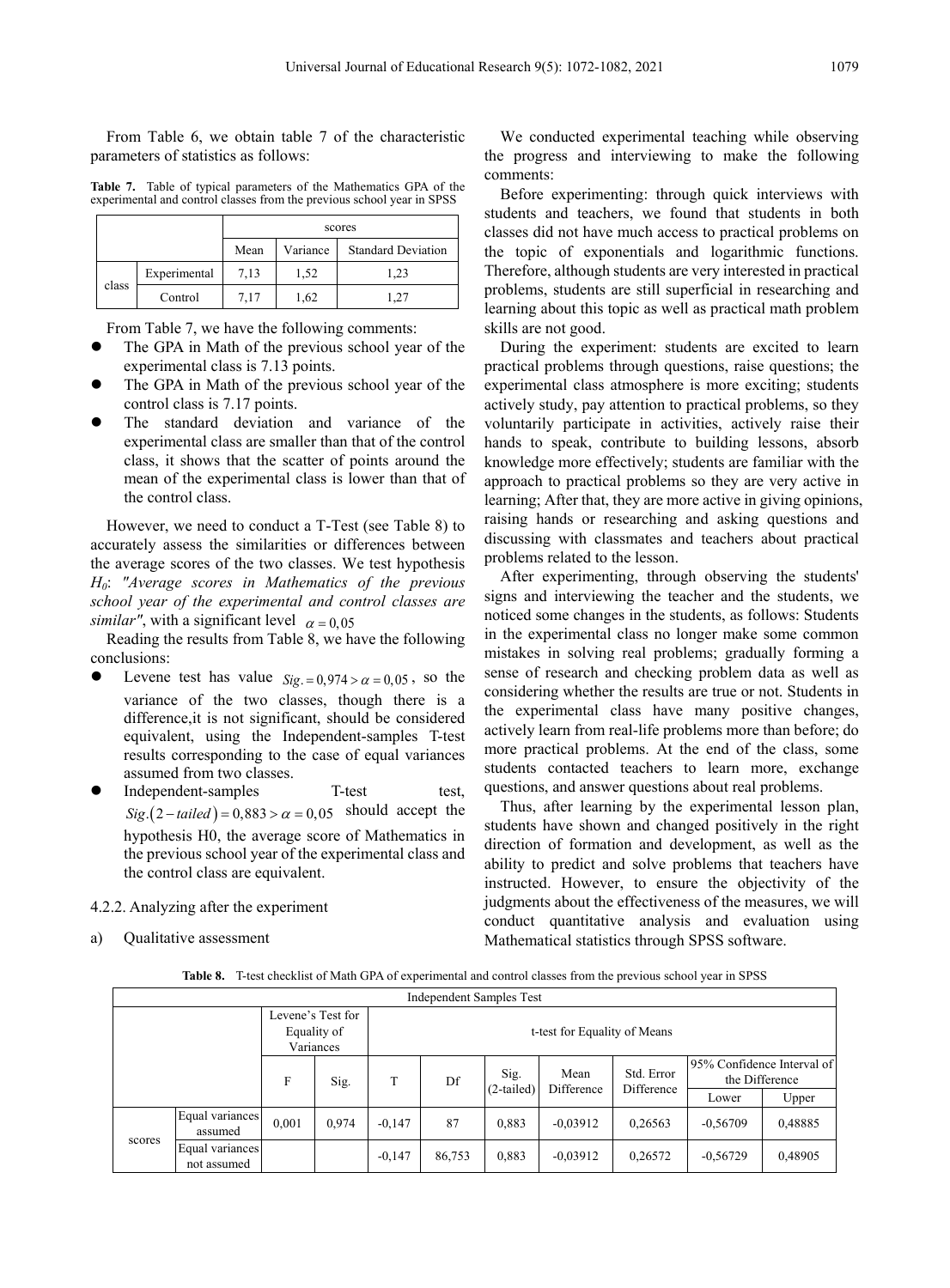#### b) Quantitative assessment

We conduct a quantitative analysis of students' 45-minute test results using SPSS software to verify the effectiveness and feasibility of the experiment. First, we have the score summary in Table 9.

From the data (table 9), we have table 10 showing typical parameters of statistics.

From the data (table 10), we have the mean and variance of the two classes with clear differences.

The average grade of the two classes is:  $\overline{X_{TN}}$  = 8,11;  $\overline{X_{DC}}$  = 7,59. The experimental class has a higher GPA than the control class.

Variance:  $S_{rw}^2 = 1,10; S_{DC}^2 = 1,67$ . Comment: The experimental class has a higher concentration around the mean than the control class because of the lower standard deviation and variance.

From there, we can observe that the experimental class's score is higher than that of the control class.

However, to ensure the accuracy of the difference (big or small) between the average scores of the two experimental classes, we conduct the average test between the two classes, with a significant level of  $\alpha = 0.05$  shown in Table 11 with the following two assumptions:

Hypothesis *H0*: "*The average scores of the experimental class and the control class are similar*".

*H1*: "*The average score of the experimental class is higher than that of the control class*".

Reading the figures in Table 11, we have:

- Levene test has value  $Sig = 0.081 > \alpha = 0.05$ , we have the same variance of two classes, using the results of the Independent-samples T-test test corresponding to the case where the variance of two samples is equal.
- Independent-samples T-test test has  $Sig(2-tailed) = 0,040 < \alpha = 0,05$ , so we reject hypothesis  $H_0$ , accept hypothesis  $H_1$ . Therefore, the average score of the experimental class is 5% higher than that of the control class.

In summary, after experimenting between two classes with equivalent performance, the test and evaluation results show that the experimental class, after being taught in the direction of predicting and correcting mistakes in real problems, the number of students with common mistakes dropped and test scores on real-world problems improved, and GPA was higher than the control class. The restriction of our research is that, we survey the experiments at a school in Ho Chi Minh city, so we do not have the condition to survey on other schools, especially rural schools. We need more some research on this thing. However, it can be said that this experiment is completely effective and feasible in teaching.

|       |              |        | scores |     |     |                       |     |     |     |     |      |       |
|-------|--------------|--------|--------|-----|-----|-----------------------|-----|-----|-----|-----|------|-------|
|       |              | 5,5    | 6,0    | 6,5 | 7,0 | $\overline{ }$<br>1.5 | 8,0 | 8,5 | 9,0 | 9,5 | 10,0 | Total |
| class | Experimental |        | ⌒<br>∸ |     | 8   | h                     |     |     | -   | 4   |      | 45    |
|       | Control      | ◠<br>∸ | 8      |     | 6   |                       | 8   | ∼   |     |     |      | 44    |
|       | Total        | $\sim$ | 10     | 4   | 14  | 10                    | 17  |     | 12  | Q   | 4    | 89    |

**Table 9.** Table of the frequency distribution of post-experimental test scores of experimental and control classes in SPSS

| Table 10. Table of the characteristic parameters of the statistics on post-experimental test scores of experimental and control classes in SPSS |  |  |
|-------------------------------------------------------------------------------------------------------------------------------------------------|--|--|
|                                                                                                                                                 |  |  |

|       |              |      | scores   |                           |  |  |  |  |
|-------|--------------|------|----------|---------------------------|--|--|--|--|
|       |              | Mean | Variance | <b>Standard Deviation</b> |  |  |  |  |
| class | Experimental | 8.11 | 1,10     | 1,05                      |  |  |  |  |
|       | Control      | 7,59 | 1,67     | 1,29                      |  |  |  |  |

**Table 11.** T-test checklist of post-experimental test scores of two experimental and control classes in SPSS

|        | Independent Samples Test       |       |                                                   |       |                              |              |            |            |         |                                              |
|--------|--------------------------------|-------|---------------------------------------------------|-------|------------------------------|--------------|------------|------------|---------|----------------------------------------------|
|        |                                |       | Levene's Test for<br><b>Equality of Variances</b> |       | t-test for Equality of Means |              |            |            |         |                                              |
|        |                                | F     | Sig.                                              |       | df                           | Sig.         | Mean       | Std. Error |         | 95% Confidence Interval of<br>the Difference |
|        |                                |       |                                                   |       |                              | $(2-tailed)$ | Difference | Difference | Lower   | Upper                                        |
| scores | Equal variances<br>assumed     | 3.108 | 0.081                                             | 2.088 | 87                           | 0.040        | 0.52020    | 0.24908    | 0.02513 | 1,01528                                      |
|        | Equal variances<br>not assumed |       |                                                   | 2,084 | 82,757                       | 0.040        | 0,52020    | 0,24966    | 0,02362 | 1,01679                                      |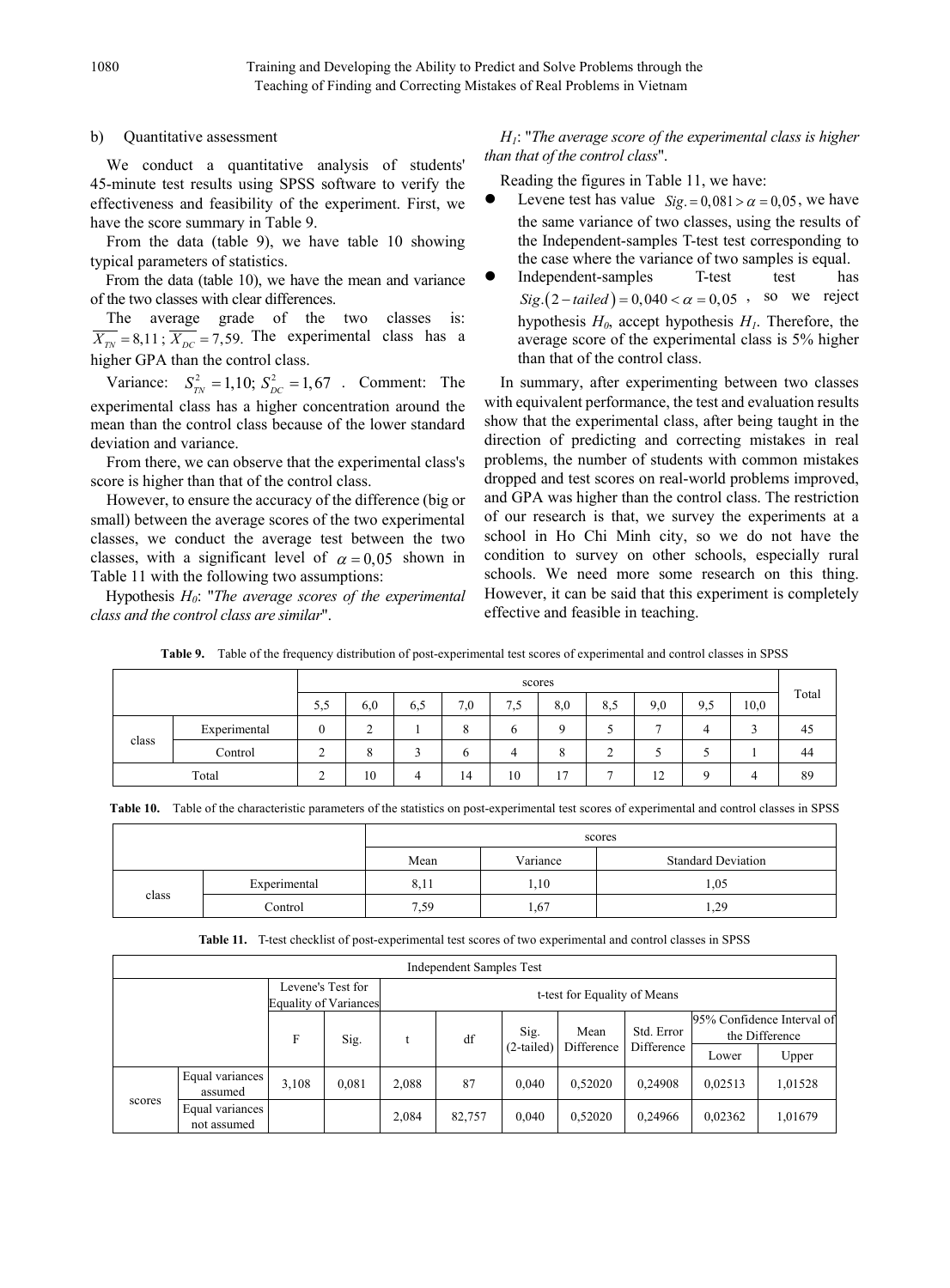## **5. Conclusions**

From the above studies, we find that teaching in the direction of predicting and correcting mistakes for students in practical problems on the topic of exponents and logarithms is essential and necessary. We have presented a table showing manifestations of problem-solving and prediction capacity across all levels of education. Also, we have given students examples of teaching in the direction of predicting and correcting mistakes in practical problems on the topic of exponents and logarithmic functions. Finally, the pedagogical experiment evaluates the feasibility and effectiveness of this teaching. We used SPSS software for data processing. However, the article has not mentioned the ability to predict and solve problems in the direction of generalizing, specializing, and finding many solutions to teaching practical problems on the topic of exponents and logarithmic functions. These research directions are looking forward to readers' interest in research.

# **Acknowledgments**

We would like to thank Ms. Hoang Thi Ngoc for reading and commenting on the final draft of the manuscript.

## **REFERENCES**

- [1] Y. Wilcox, *An Initial Study to Develop Instruments and Validate the Essential Competencies for Program Evaluators (ECPE)*, The University of Minnesota, Minnesota, USA: the degree og Doctor of Philosophy, 2012.
- [2] R. W. White, "Motivation reconsidered: The concept of competence," *Psychol. Rev.*, vol. 66, no. 5, pp. 297–333, Sep. 1959, doi: 10.1037/h0040934.
- [3] J. S. Raven, *The McClelland/McBer Competency Models*. 2001.
- [4] R. Caldwell, "Are HR business partner competency models effective?," *Appl. HRM Res.*, vol. 12, no. 1, pp. 40–58, 2010.
- [5] T. F. Gilbert, *Human competence: Engineering worthy performance*, Tribute Ed. John Wiley & Sons, Inc, 2013.
- [6] Q, U. Nguyen& T. T. Tran, *General Psychology*. Pedagogical University Publishing House, 1998.
- [7] OECD, *Definition and selection of competences (DeSeCo): theoretical and conceptual foundations: strategy paper*. 2002.
- [8] Vietnam Ministry of Education and Training, "*General Education Program - general program*", 2018.
- [9] T. H. Dang, Competence and Education oriented to competence, *The Education Management Journal*, vol. 43, pp. 18–26, 2012.
- [10] H. B. Hoang, Competence and the evaluation of Competence,

*Journal of Science of Ho Chi Minh City University of Education*, vol. 6, no. 71, pp. 21–31, 2015.

- [11] T. K. O. Nguyen, *Teaching four math operations with natural numbers in Primary Mathematics in the direction of capacity development*(Doctoral thesis), The Vietnam Institute of Educational Science, Hanoi, Vietnam, 2016.
- [12] D. T. Do &*et al.*, *Teaching oriented the devlopment of mathematical competence at upper secondary school,* The Vietnamese Pedagogical University Publishinhg House, 2018.
- [13] D. Bellini, A. Crescentini, G. Zanolla, S. Cubico, G. Favretto, L. Faccincani, P. Ardolino&G. Gianesini, Mathematical Competence Scale (MCS) for Primary School: The Psychometric Properties and the Validation of an Instrument to Enhance the Sustainability of Talents Development through the Numeracy Skills Assessment,*mdpi.com*, vol. 11, 2019, doi: 10.3390/su11092569.
- [14] V. A. Kruteski, *The Pyschology of Mathematical Competence of students*, The Vietnam Education Publishing House, 1973.
- [15] C. T. Chu, *Referring to the mathematical compentencies of upper secondary school students,*Retrieved fromhttps://pomath.vn/, 2017.
- [16] T. N. Thai, "The opportunity to develop problem solving capacity for Pedagogical University students majoring in Mathematics through teaching elementary Algebra module," *Educ. J.*, vol. 418, pp. 34–37, 2017.
- [17] T. D. T. Dang &H. D. T. Nguyen, "Types of case study exercises to develop students' ability to solve problems in teaching the lesson 'Biology and environment' (Biology 9)," *J. Educ.*, vol. 421, pp. 39–42, 2018.
- [18] K. N. Phan, "Capacity structure to solve problems in teaching Genetics section in specialized high schools," *J. Educ.*, vol. 356, pp. 54–57, 2015.
- [19] T. H. Nguyen, "Develop the ability to solve problems for preschoolers in play activities," *J. Educ.*, vol. 453, pp. 19–23, 2019.
- [20] H. T. Nguyen & H. T. Do, "Fostering problem solving competencies through applying Lamap's teaching process in teaching Physics," *Educ. Mag.*, vol. Occtober 2, no. special, pp. 133–135, 2015.
- [21] X. T. Ha, *Teaching mathematics at upper secondary school oriented the development of problem-based learning competence through the exploitating and using the real situations* (Doctoral thesis),The Vietnam National Institute of Educational Science, Hanoi, Vietnam, 2017.
- [22] T. X. Dang, "Constructing cognitive problems in Grade 11 Nonmetal Chemistry to help students develop problem solving ability," *J. Educ.*, vol. 413, pp. 39–43, 2017.
- [23] T. P. Le, "Some studies on assessing students' problem solving abilities in teaching Mathematics," *Educ. Mag.*, vol. 08/2018, no. specail, pp. 171–174, 2018.
- [24] T. T. Nguyen, "Develop and use case exercises to develop students' problem solving capacities in teaching Microbiology (Biology 10)," *Educ. Mag.*, vol. 08/2018, no. special, pp. 225–228, 2018.